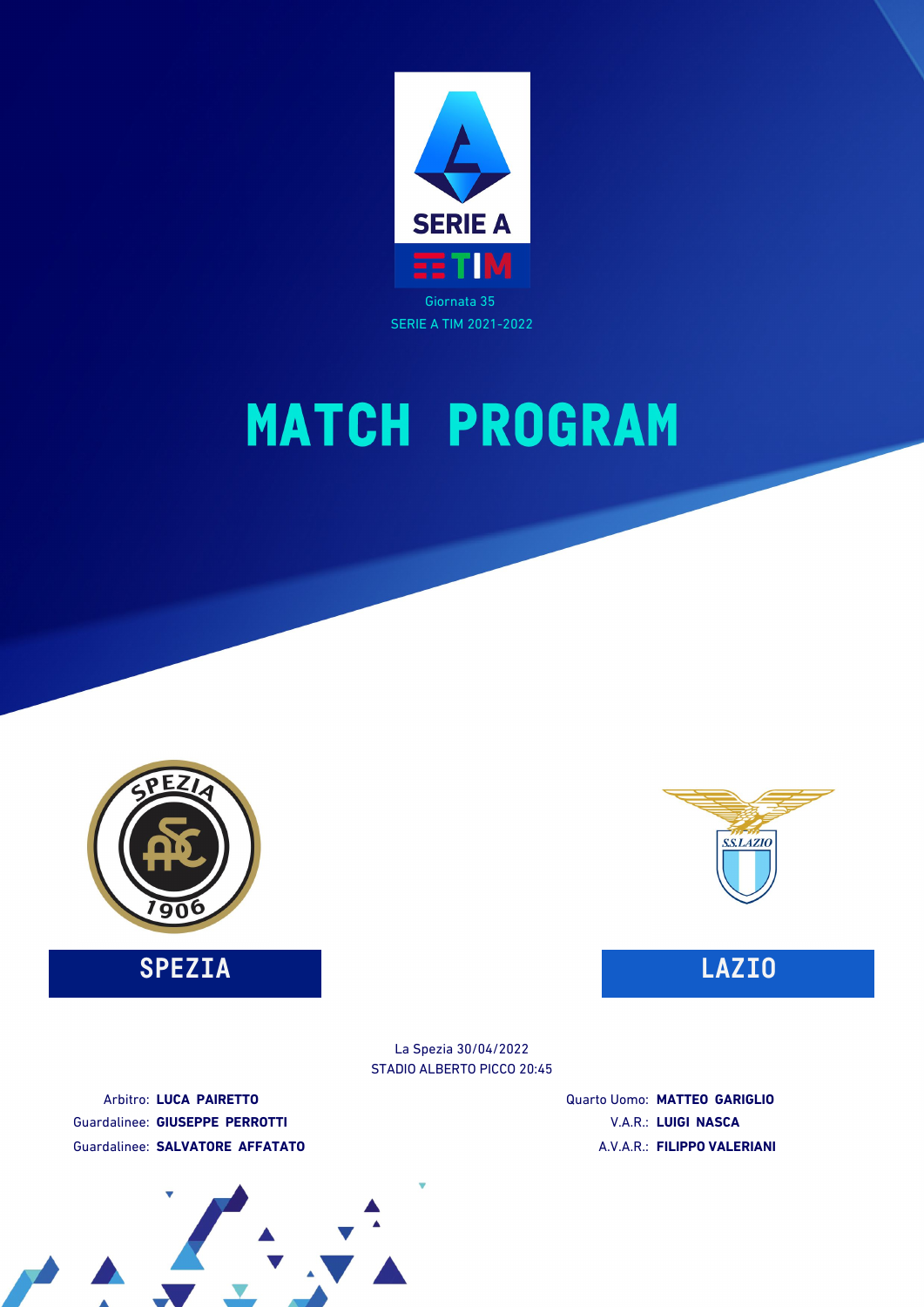

# **MATCH PROGRAM**

La Spezia 30/04/2022 STADIO ALBERTO PICCO - 20:45



## **RISULTATI STAGIONALI**

| <b>TOTALI</b>         | <b>PTG</b> | G  | v  | N                | P  | GF | GS | DIFF.RETI         |
|-----------------------|------------|----|----|------------------|----|----|----|-------------------|
| <b>SPEZIA</b>         | 33         | 34 | 9  | $\boldsymbol{6}$ | 19 | 34 | 59 | $-25$             |
| <b>LAZIO</b>          | 56         | 34 | 16 | 8                | 10 | 66 | 50 | $+16$             |
| <b>CASA/TRASFERTA</b> | <b>PTG</b> | G  | M  | N                | P  | GF | GS | <b>MEDIA GOAL</b> |
| <b>SPEZIA</b>         | 18         | 16 | 5  | 3                | 8  | 17 | 20 | 1.1               |
| <b>LAZIO</b>          | 24         | 17 | 7  | 3                | 7  | 29 | 28 | 1.7               |

### **ULTIMI PRECEDENTI**

| 2021-22 2^ G  | LAZIO                                                                                                                                    | <b>SPEZIA</b>                                      |         |
|---------------|------------------------------------------------------------------------------------------------------------------------------------------|----------------------------------------------------|---------|
| 28/08/2021    | 5'(1°T) C. IMMOBILE, 15'(1°T) C. IMMOBILE, 47'(1°T) C.<br>IMMOBILE, 2'(2°T) FELIPE ANDERSON, 25'(2°T) E. HYSAJ,<br>40'(2°T) LUIS ALBERTO | $4'(1°T)$ D. VERDE                                 | $6 - 1$ |
| 2020-21 29^ G | <b>LAZIO</b>                                                                                                                             | <b>SPEZIA</b>                                      |         |
| 03/04/2021    | 11'(2°T) M. LAZZARI, 43'(2°T) F. CAICEDO                                                                                                 | $28'(2°T)$ D. VERDE                                | $2 - 1$ |
| 2020-21 10^ G | <b>SPEZIA</b>                                                                                                                            | <b>LAZIO</b>                                       |         |
| 05/12/2020    | 19'(2°T) M. NZOLA                                                                                                                        | 15'(1°T) C. IMMOBILE, 33'(1°T) S. MILINKOVIC-SAVIC | $1 - 2$ |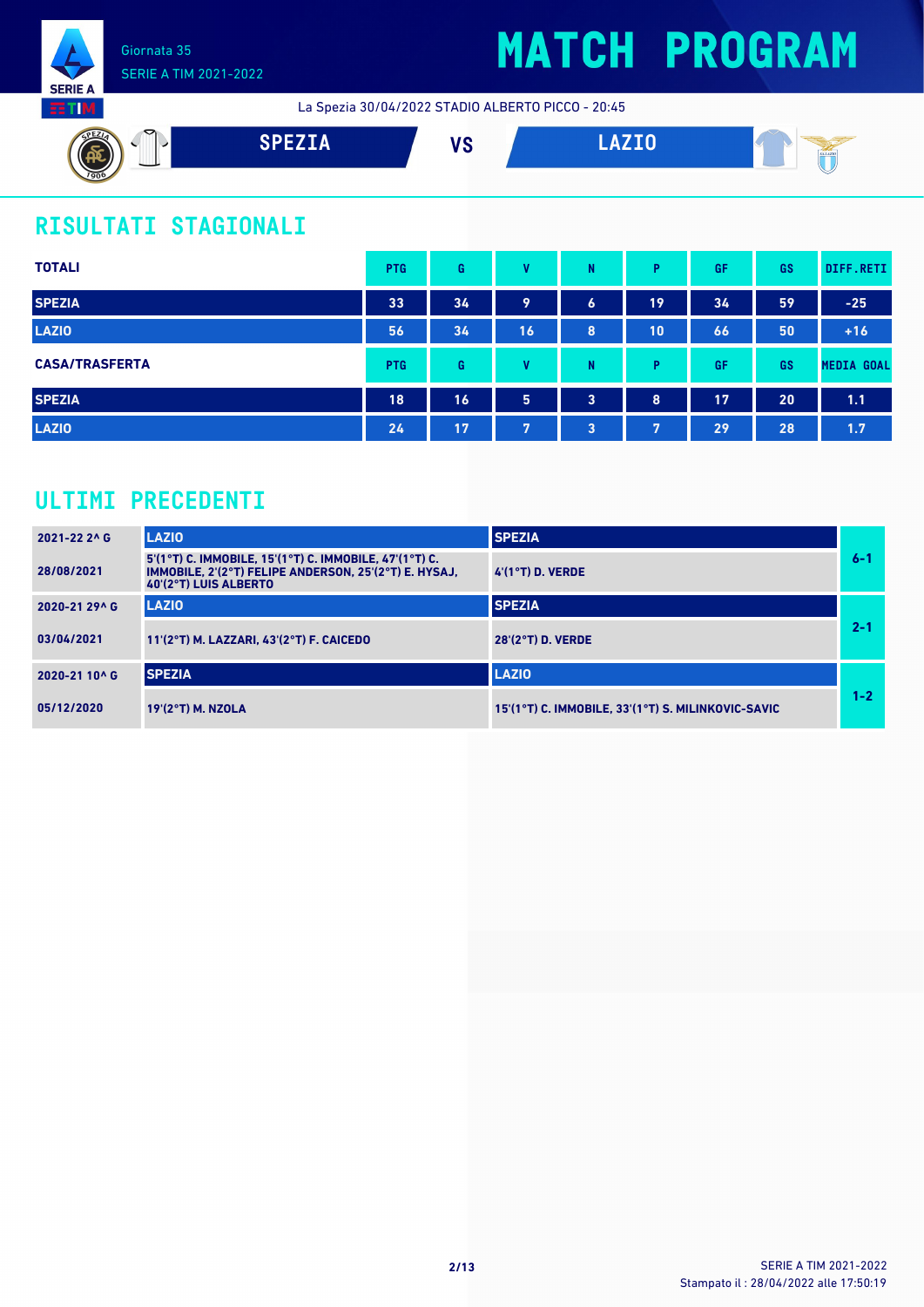

# **MATCH PROGRAM**

La Spezia 30/04/2022 STADIO ALBERTO PICCO - 20:45



### **ROSA DELLE SQUADRE**

| <b>SPEZIA</b>                             | PRES. A             | GOL A           | GOL 2021-22    | PRES. 2021-22  | MIN. 2021-22 |
|-------------------------------------------|---------------------|-----------------|----------------|----------------|--------------|
| <b>PORTIERI</b>                           |                     |                 |                |                |              |
| 1 JEROEN ZOET                             | 14                  | 31              | 19             | $\overline{7}$ | 674          |
| PETAR ZOVKO<br>40                         | $\pmb{0}$           | $\mathbf{0}$    | $\pmb{0}$      | $\bf{0}$       | $\mathbf{0}$ |
| 94 IVAN PROVEDEL                          | 72                  | 131             | 40             | 27             | 2607         |
| <b>DIFENSORI</b>                          |                     |                 |                |                |              |
| <b>14 JAKUB KIWIOR</b>                    | 18                  | $\mathbf 0$     | $\mathbf 0$    | 18             | 1725         |
| PETKO HRISTOV<br>15                       | 15                  | $\pmb{0}$       | $\pmb{0}$      | 15             | 1201         |
| <b>SIMONE BASTONI</b><br>20               | 51                  | 4               | 3              | 29             | 2362         |
| <b>SALVA FERRER</b><br>21                 | 43                  | $\mathbf{0}$    | $\pmb{0}$      | 25             | 1469         |
| <b>KELVIN AMIAN</b><br>27                 | 28                  | $\mathbf{0}$    | 0              | 28             | 2440         |
| <b>MARTIN ERLIC</b><br>28                 | 54                  | $5\phantom{.0}$ | $\overline{2}$ | 27             | 2475         |
| <b>DIMITRIOS NIKOLAOU</b><br>43           | 36                  | $\mathbf{0}$    | 0              | 32             | 3092         |
| NICOLO' BERTOLA<br>77                     | $\mathbf{0}$        | $\bf{0}$        | $\bf{0}$       | $\pmb{0}$      | $\pmb{0}$    |
| 97 FILIPPO SCIEUZO                        | $\bf{0}$            | $\pmb{0}$       | 0              | 0              | 0            |
| <b>CENTROCAMPISTI</b>                     |                     |                 |                |                |              |
| <b>6 MEHDI BOURABIA</b>                   | 72                  | 4               | $\mathbf{1}$   | $\bf 8$        | 308          |
| 7 JACOPO SALA                             | 148                 | 4               | $\mathbf{1}$   | 18             | 932          |
| <b>VIKTOR KOVALENKO</b><br>8              | 23                  | $\mathbf{1}$    | 1              | 22             | 1348         |
| <b>13 ARKADIUSZ RECA</b>                  | 80                  | $\overline{2}$  | $\pmb{0}$      | 22             | 1712         |
| <b>SUF PODGOREANU</b><br>17 <sup>17</sup> | 5                   | $\mathbf 0$     | 0              | 5              | 134          |
| <b>GIULIO MAGGIORE</b><br>25              | 64                  | 4               | $\mathbf{1}$   | 31             | 2671         |
| <b>AIMAR SHER</b><br>31                   | $\mathbf{1}$        | $\mathbf 0$     | 0              | $\mathbf{1}$   | 45           |
| <b>AURELIEN NGUIAMBA</b><br>39            | $\overline{2}$      | $\mathbf{0}$    | $\bf{0}$       | $\overline{2}$ | 41           |
| NICCOLO' PIETRA<br>80                     | $\mathbf{0}$        | $\mathbf{0}$    | 0              | $\mathbf{0}$   | $\mathbf 0$  |
| 86 AYOUB AFI                              | $\mathbf{0}$        | $\mathbf{0}$    | $\bf{0}$       | 0              | $\pmb{0}$    |
| 88 LEO SENA                               | 16                  | $\mathbf{0}$    | 0              | 0              | 0            |
| <b>ATTACCANTI</b>                         |                     |                 |                |                |              |
| 9 REY MANAJ                               | 42                  | 7               | 5              | 26             | 1562         |
| <b>DANIELE VERDE</b><br>10                | 93                  | 14              | 6              | 29             | 1743         |
| <b>EMMANUEL GYASI</b><br>11               | 70                  | 9               | 5              | 33             | 2951         |
| <b>M'BALA NZOLA</b><br>18                 | 46                  | 13              | $\overline{2}$ | 21             | 1158         |
| <b>EBRIMA COLLEY</b><br>19                | 39                  | $\mathbf{1}$    | 0              | 11             | 436          |
| 22 JANIS ANTISTE                          | 14                  | $\mathbf{1}$    | 1              | 14             | 742          |
| 29 EDDIE SALCEDO                          | 49                  | 3               | $\mathbf{0}$   | 9              | 434          |
| 33 KEVIN AGUDELO                          | 61                  | 4               | $\overline{2}$ | 19             | 1036         |
| <b>44 DAVID STRELEC</b>                   | $10$                | $\mathbf{1}$    | $\mathbf{1}$   | 10             | 532          |
| 76 DENNIS DELORIE'                        | $\pmb{0}$           | $\pmb{0}$       | $\pmb{0}$      | $\pmb{0}$      | $\pmb{0}$    |
| 99 DIEGO ZUPPEL                           | $\pmb{0}$           | $\pmb{0}$       | 0              | 0              | 0            |
| <b>STAFF TECNICO</b>                      |                     |                 |                |                |              |
| <b>Allenatore</b>                         | <b>THIAGO MOTTA</b> |                 |                |                |              |

diffidato de la contradictivitativa de la contradictivitativa de la contradictivitativa de la contradictivitativ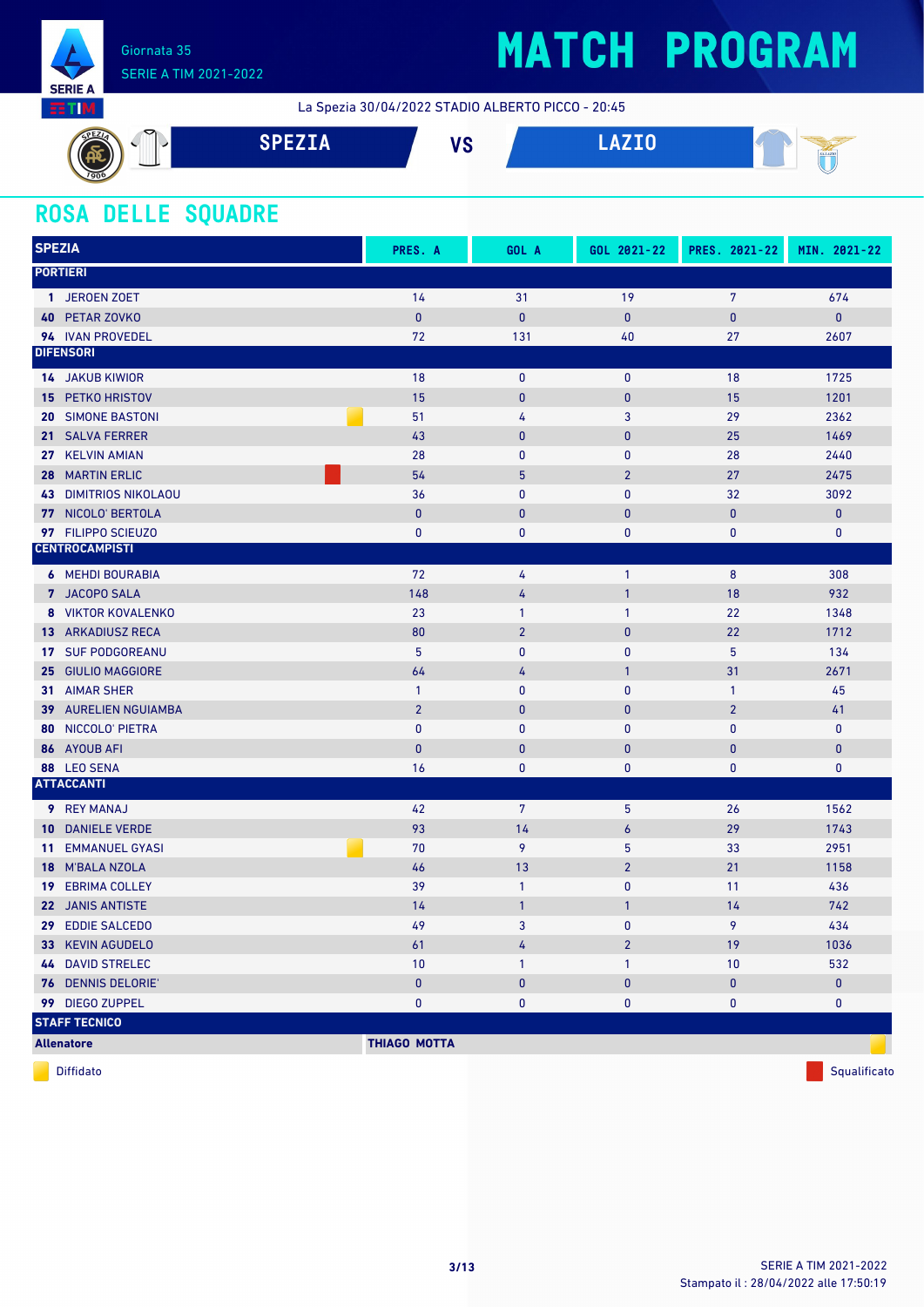

La Spezia 30/04/2022 STADIO ALBERTO PICCO - 20:45

| 33 L M<br>La Spezia 30/04/2022 STADIO ALBERTO PICCO - 20:45 |                               |               |                       |                 |              |               |              |  |
|-------------------------------------------------------------|-------------------------------|---------------|-----------------------|-----------------|--------------|---------------|--------------|--|
|                                                             |                               | <b>SPEZIA</b> | <b>VS</b>             |                 | <b>LAZIO</b> |               |              |  |
| <b>LAZIO</b>                                                |                               |               | PRES. A               | GOL A           | GOL 2021-22  | PRES. 2021-22 | MIN. 2021-22 |  |
|                                                             | <b>PORTIERI</b>               |               |                       |                 |              |               |              |  |
|                                                             | 1 THOMAS STRAKOSHA            |               | 160                   | 191             | 21           | 19            | 1822         |  |
|                                                             | 25 PEPE REINA                 |               | 190                   | 201             | 29           | 15            | 1440         |  |
|                                                             | <b>31 MARIUS ADAMONIS</b>     |               | $\mathbf{0}$          | $\mathbf{0}$    | $\mathbf{0}$ | $\mathbf{0}$  | $\pmb{0}$    |  |
|                                                             | 41 ALESSIO FURLANETTO         |               | $\mathbf{0}$          | $\mathbf{0}$    | $\mathbf{0}$ | $\mathbf{0}$  | $\mathbf{0}$ |  |
|                                                             | <b>DIFENSORI</b>              |               |                       |                 |              |               |              |  |
|                                                             | 3 LUIZ FELIPE                 |               | 104                   | $\overline{2}$  | $\mathbf 0$  | 29            | 2606         |  |
|                                                             | 4 GIL PATRIC                  |               | 121                   | $\mathbf{0}$    | $\mathbf{0}$ | 21            | 1457         |  |
|                                                             | <b>16 DIMITRIJE KAMENOVIC</b> |               | $\mathbf{0}$          | $\mathbf{0}$    | $\mathbf{0}$ | $\mathbf{0}$  | $\pmb{0}$    |  |
|                                                             | 23 ELSEID HYSAJ               |               | 242                   | $\overline{2}$  | $\mathbf{1}$ | 28            | 2133         |  |
|                                                             | 26 STEFAN RADU                |               | 347                   | 5               | 0            | 9             | 593          |  |
|                                                             | <b>33 FRANCESCO ACERBI</b>    |               | 318                   | 20              | 3            | 26            | 2321         |  |
|                                                             | 44 ROMANO MUSSOLINI           |               | $\mathbf 0$           | $\bf{0}$        | 0            | $\mathbf{0}$  | $\pmb{0}$    |  |
|                                                             | <b>77 ADAM MARUSIC</b>        |               | 138                   | 9               | $\mathbf{1}$ | 29            | 2512         |  |
|                                                             | <b>CENTROCAMPISTI</b>         |               |                       |                 |              |               |              |  |
|                                                             | <b>6</b> LUCAS LEIVA          |               | 151                   | $\overline{2}$  | $\mathbf{0}$ | 31            | 1732         |  |
|                                                             | 8 JEAN-DANIEL AKPA AKPRO      |               | 41                    | $\pmb{0}$       | $\mathbf 0$  | 9             | 330          |  |
|                                                             | <b>18 LUKA ROMERO</b>         |               | 5                     | $\mathbf{0}$    | $\mathbf{0}$ | 5             | 69           |  |
|                                                             | <b>20 MATTIA ZACCAGNI</b>     |               | 106                   | 13              | $\epsilon$   | 27            | 1868         |  |
|                                                             | 21 SERGEJ MILINKOVIC-SAVIC    |               | 227                   | 46              | 9            | 33            | 2913         |  |
|                                                             | 27 RAUL MORO                  |               | 13                    | $\mathbf{0}$    | $\mathbf{0}$ | 11            | 230          |  |
|                                                             | 29 MANUEL LAZZARI             |               | 160                   | 7               | 3            | 27            | 1433         |  |
|                                                             | <b>32 DANILO CATALDI</b>      |               | 169                   | $7\phantom{.0}$ | $\mathbf{1}$ | 28            | 1491         |  |
|                                                             | <b>50 MARCO BERTINI</b>       |               | $\mathbf{1}$          | $\mathbf{0}$    | $\mathbf{0}$ | $\mathbf{0}$  | $\mathbf 0$  |  |
|                                                             | <b>88 TOMA BASIC</b>          |               | 25                    | $\mathbf{0}$    | $\pmb{0}$    | 25            | 901          |  |
|                                                             | <b>ATTACCANTI</b>             |               |                       |                 |              |               |              |  |
|                                                             | 7 FELIPE ANDERSON             |               | 171                   | 30              | 5            | 34            | 2669         |  |
| 9                                                           | <b>PEDRO</b>                  |               | 57                    | 13              | 8            | 30            | 2071         |  |
| 10                                                          | <b>LUIS ALBERTO</b>           |               | 171                   | 35              | 4            | 31            | 2291         |  |
|                                                             | 11 JOVANE CABRAL              |               | $\overline{1}$        | $\mathbf{0}$    | 0            | $\mathbf{1}$  | 72           |  |
|                                                             | 17 CIRO IMMOBILE              |               | 289                   | 181             | 26           | 29            | 2681         |  |
|                                                             | <b>STAFF TECNICO</b>          |               |                       |                 |              |               |              |  |
|                                                             | <b>Allenatore</b>             |               | <b>MAURIZIO SARRI</b> |                 |              |               |              |  |

Diffidato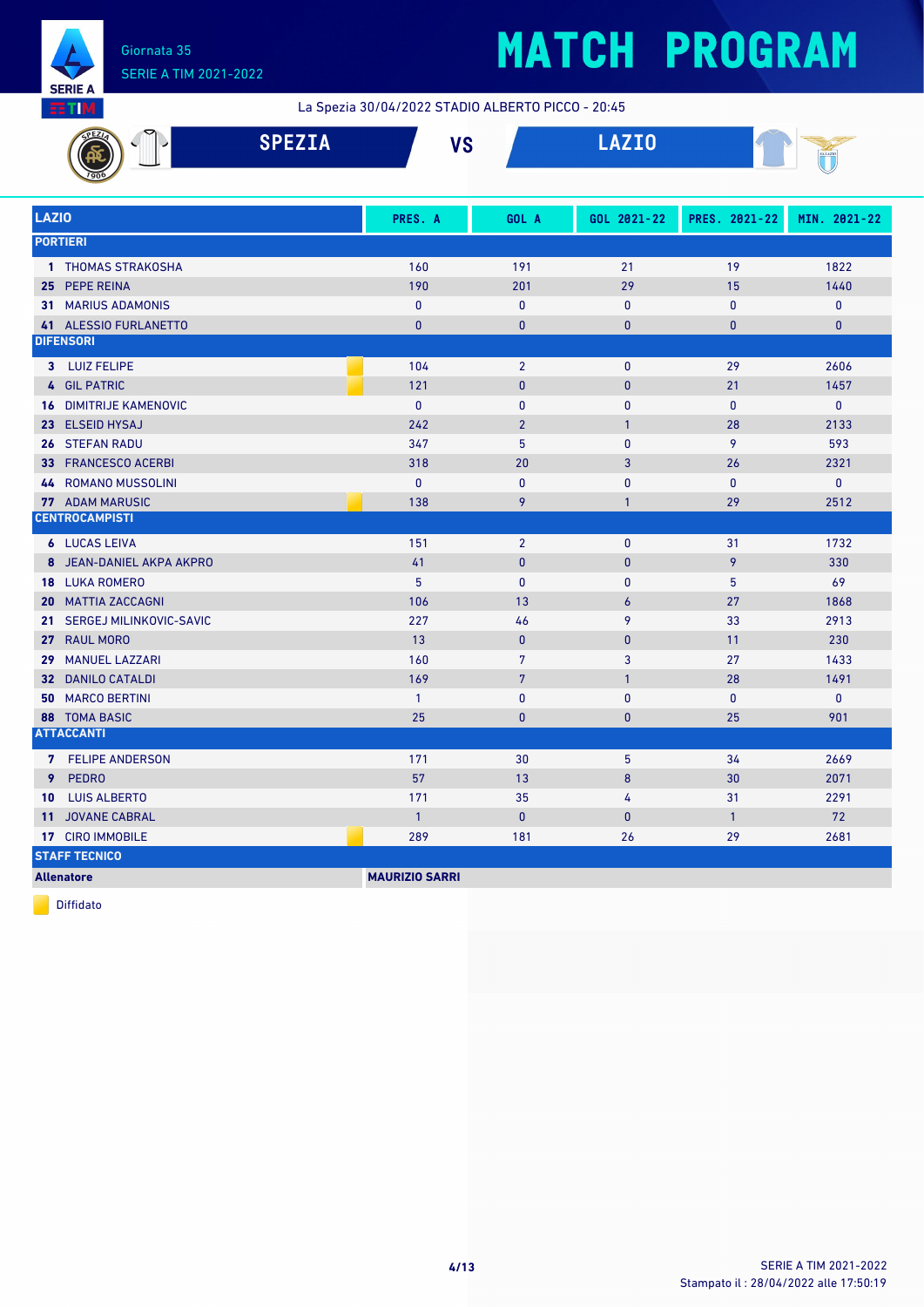

La Spezia 30/04/2022 STADIO ALBERTO PICCO - 20:45



## **RENDIMENTO RECENTE**

| <b>SPEZIA</b>       |                                                                                     |                                                                           |         |
|---------------------|-------------------------------------------------------------------------------------|---------------------------------------------------------------------------|---------|
| <b>34^ GIORNATA</b> | <b>TORINO</b>                                                                       | <b>SPEZIA</b>                                                             | $2 - 1$ |
| 23/04/2022          | 4'(1°T) S. LUKIC, 24'(2°T) S. LUKIC                                                 | 52'(2°T) R. MANAJ                                                         |         |
| <b>33^ GIORNATA</b> | <b>SPEZIA</b>                                                                       | <b>INTER</b>                                                              |         |
| 15/04/2022          | 43'(2°T) G. MAGGIORE                                                                | 31'(1°T) M. BROZOVIC, 28'(2°T) L. MARTINEZ, 48'(2°T) A.<br><b>SANCHEZ</b> | $1 - 3$ |
| <b>32^ GIORNATA</b> | <b>EMPOLI</b>                                                                       | <b>SPEZIA</b>                                                             | $0 - 0$ |
| 09/04/2022          |                                                                                     |                                                                           |         |
| <b>31^ GIORNATA</b> | <b>SPEZIA</b>                                                                       | <b>VENEZIA</b>                                                            | $1-0$   |
| 02/04/2022          | 49'(2°T) E. GYASI                                                                   |                                                                           |         |
| <b>30^ GIORNATA</b> | <b>SASSUOLO</b>                                                                     | <b>SPEZIA</b>                                                             |         |
| 18/03/2022          | 17'(1°T) D. BERARDI, 3'(2°T) D. BERARDI, 33'(2°T) K. AYHAN,<br>36'(2°T) G. SCAMACCA | 36'(1°T) D. VERDE                                                         | $4 - 1$ |
|                     |                                                                                     |                                                                           |         |
| <b>LAZIO</b>        |                                                                                     |                                                                           |         |
| <b>34^ GIORNATA</b> | <b>LAZIO</b>                                                                        | <b>MILAN</b>                                                              | $1 - 2$ |
| 24/04/2022          | 4'(1°T) C. IMMOBILE                                                                 | 5'(2°T) O. GIROUD, 47'(2°T) S. TONALI                                     |         |
| <b>22A CIODMATA</b> | 1.4710                                                                              | <b>TODING</b>                                                             |         |

| <b>33^ GIORNATA</b> | <b>LAZIO</b>                                                              | <b>TORINO</b>                                                                            | $1 - 1$ |
|---------------------|---------------------------------------------------------------------------|------------------------------------------------------------------------------------------|---------|
| 16/04/2022          | 47'(2°T) C. IMMOBILE                                                      | $11'(2°T)$ P. PELLEGRI                                                                   |         |
| <b>32^ GIORNATA</b> | <b>GENOA</b>                                                              | <b>LAZIO</b>                                                                             |         |
| 10/04/2022          | $23'(2°T)[A]$ G. PATRIC                                                   | 31'(1°T) A. MARUSIC, 46'(1°T) C. IMMOBILE, 18'(2°T) C.<br>IMMOBILE, 31'(2°T) C. IMMOBILE | $1 - 4$ |
| <b>31^ GIORNATA</b> | <b>LAZIO</b>                                                              | <b>SASSUOLO</b>                                                                          | $2 - 1$ |
| 02/04/2022          | 17'(1°T) M. LAZZARI, 6'(2°T) S. MILINKOVIC-SAVIC                          | <b>49'(2°T) H. TRAORE</b>                                                                |         |
| <b>30^ GIORNATA</b> | <b>ROMA</b>                                                               | <b>LAZIO</b>                                                                             |         |
| 20/03/2022          | 1'(1°T) T. ABRAHAM, 22'(1°T) T. ABRAHAM, 40'(1°T) L.<br><b>PELLEGRINI</b> |                                                                                          | $3 - 0$ |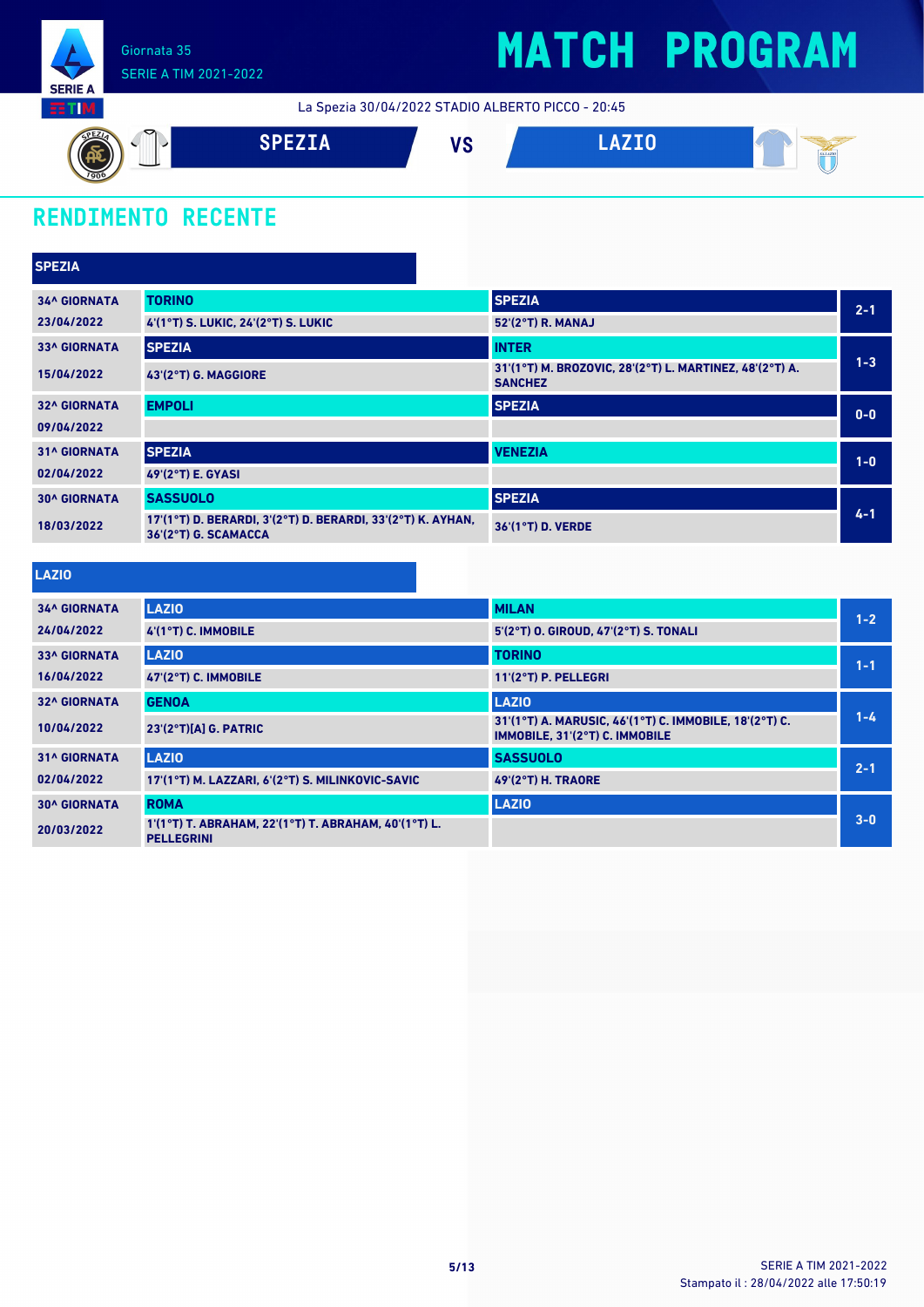

# **MATCH PROGRAM**

La Spezia 30/04/2022 STADIO ALBERTO PICCO - 20:45

| $\mathbf{A} = \mathbf{A}$<br>استعمالها المناسب |  |
|------------------------------------------------|--|
|                                                |  |

| CONFRONTO SQUADRE [Valori medi] | <b>SPEZIA</b> | <b>LAZIO</b>   |
|---------------------------------|---------------|----------------|
| <b>Goal Fatti</b>               | $\mathbf{1}$  | 1.94           |
| <b>Goal Subiti</b>              | 1.74          | 1.47           |
| Tiri totali                     | 10.15         | 11.15          |
| Tiri in porta                   | 3.53          | 4.76           |
| Assist                          | 0.56          | 1.29           |
| Azioni di attacco               | 26.18         | 32.09          |
| Passaggi riusciti               | 290.35        | 491.41         |
| Passaggi riusciti %             | 77%           | 87%            |
| <b>Falli Fatti</b>              | 13.62         | 11.76          |
| <b>Dribbling</b>                | 7.88          | 8.71           |
| <b>Baricentro</b>               | 47.86m        | 50.64m         |
| Passaggi Chiave                 | 6.76          | $\overline{7}$ |
| Fuorigioco                      | 1.97          | 1.21           |
| Corner                          | 4.18          | 4.41           |
| <b>Cross Riusciti</b>           | 4.35          | 4.56           |
| Poss. propria meta              | 00'24         | 00'31          |
| Poss. meta avvers               | 00'15         | 00'21          |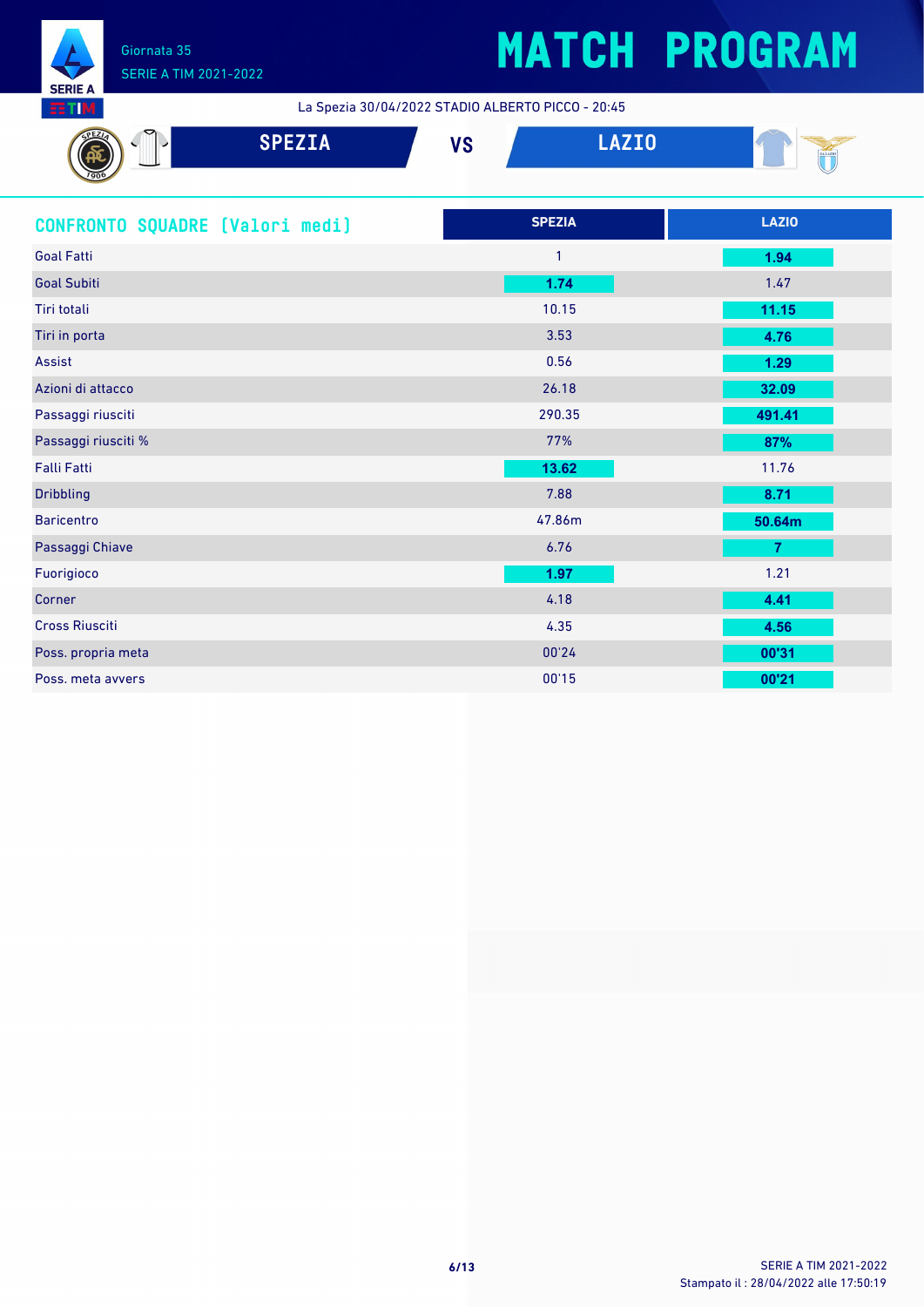

# **MATCH PROGRAM**

La Spezia 30/04/2022 STADIO ALBERTO PICCO - 20:45

**SPEZIA VS LAZIO**

### **RENDIMENTO ATLETICO \***

| <b>SPEZIA</b>           | Pres. (Min.) | Media (km) | Media<br><b>Sprint (Km)</b> | <b>LAZIO</b>             | Pres. (Min.) | Media (km) | <b>Media</b><br>Sprint (Km) |
|-------------------------|--------------|------------|-----------------------------|--------------------------|--------------|------------|-----------------------------|
| <b>14 J. KIWIOR</b>     | 18 (1725')   | 11.453     | 0.87                        | 21 S. MILINKOVIC-SAVIC   | 33 (2913')   | 11.592     | 0.969                       |
| 43 D. NIKOLAOU          | 32 (3092')   | 10.195     | 0.622                       | 17 C. IMMOBILE           | 29 (2681')   | 10.824     | 1.155                       |
| 20 S. BASTONI           | 29 (2362')   | 10.151     | 0.861                       | <b>3 LUIZ FELIPE</b>     | 29 (2606')   | 10.532     | 0.646                       |
| 25 G. MAGGIORE          | 31 (2671')   | 10.113     | 0.786                       | 33 F. ACERBI             | 26 (2321')   | 10.51      | 0.8                         |
| <b>11 E. GYASI</b>      | 33(2951)     | 10.086     | 0.809                       | 77 A. MARUSIC            | 29 (2512')   | 9.985      | 0.955                       |
| <b>28 M. ERLIC</b>      | 27 (2475')   | 9.915      | 0.599                       | <b>10 LUIS ALBERTO</b>   | 31(2291)     | 9.895      | 0.835                       |
| 27 K. AMIAN             | 28 (2440')   | 9.78       | 0.921                       | <b>7 FELIPE ANDERSON</b> | 34(2669)     | 9.632      | 1.098                       |
| <b>13 A. RECA</b>       | 22 (1712')   | 9.472      | 0.841                       | 23 E. HYSAJ              | 28 (2133')   | 9.524      | 0.951                       |
| 15 P. HRISTOV           | 15 (1201')   | 9.391      | 0.675                       | 4 G. PATRIC              | 21(1457)     | 9.413      | 0.697                       |
| 21 S. FERRER            | 25 (1469')   | 9.291      | 0.989                       | 9 PEDRO                  | 30(2071)     | 9.036      | 0.915                       |
| 8 V. KOVALENKO          | 22 (1348')   | 8.778      | 0.782                       | 20 M. ZACCAGNI           | 25 (1671')   | 8.984      | 0.994                       |
| <b>18 M. NZOLA</b>      | 21 (1158')   | 8.634      | 0.808                       | <b>26 S. RADU</b>        | 9(593)       | 8.919      | 0.772                       |
| 22 J. ANTISTE           | 14 (742')    | 8.473      | 1.029                       | 32 D. CATALDI            | 28 (1491')   | 8.877      | 0.757                       |
| 9 R. MANAJ              | 26 (1562')   | 8.081      | 0.646                       | 6 L. LEIVA               | 31 (1732')   | 8.86       | 0.558                       |
| <b>10 D. VERDE</b>      | 29 (1743')   | 8.053      | 0.747                       | 11 J. CABRAL             | 1(72)        | 8.566      | 1.057                       |
| 33 K. AGUDELO           | 19 (1036')   | 8.011      | 0.711                       | 29 M. LAZZARI            | 27 (1433')   | 8.177      | 0.922                       |
| 7 J. SALA               | 18 (932')    | 7.645      | 0.711                       | 88 T. BASIC              | 25(901)      | 7.588      | 0.796                       |
| 44 D. STRELEC           | 10 (532')    | 7.215      | 0.699                       | 8 J. AKPA AKPRO          | 9(330')      | 7.001      | 0.762                       |
| 29 E. SALCEDO           | 9(434)       | 7.168      | 0.618                       | <b>27 R. MORO</b>        | 11(230')     | 3.329      | 0.455                       |
| 6 M. BOURABIA           | 8 (308')     | 6.894      | 0.627                       | <b>18 L. ROMERO</b>      | 5(69)        | 2.362      | 0.34                        |
| 19 E. COLLEY            | 11(436)      | 5.889      | 0.511                       |                          |              |            |                             |
| <b>31 A. SHER</b>       | 1(45)        | 5.048      | 0.233                       |                          |              |            |                             |
| <b>17 S. PODGOREANU</b> | 5(134)       | 4.446      | 0.439                       |                          |              |            |                             |
| <b>39 A. NGUIAMBA</b>   | 2(41)        | 2.629      | 0.193                       |                          |              |            |                             |

\* Le informazioni riportate sul Rendimento Atletico sono da intendersi riferite al periodo di permanenza nella squadra corrente.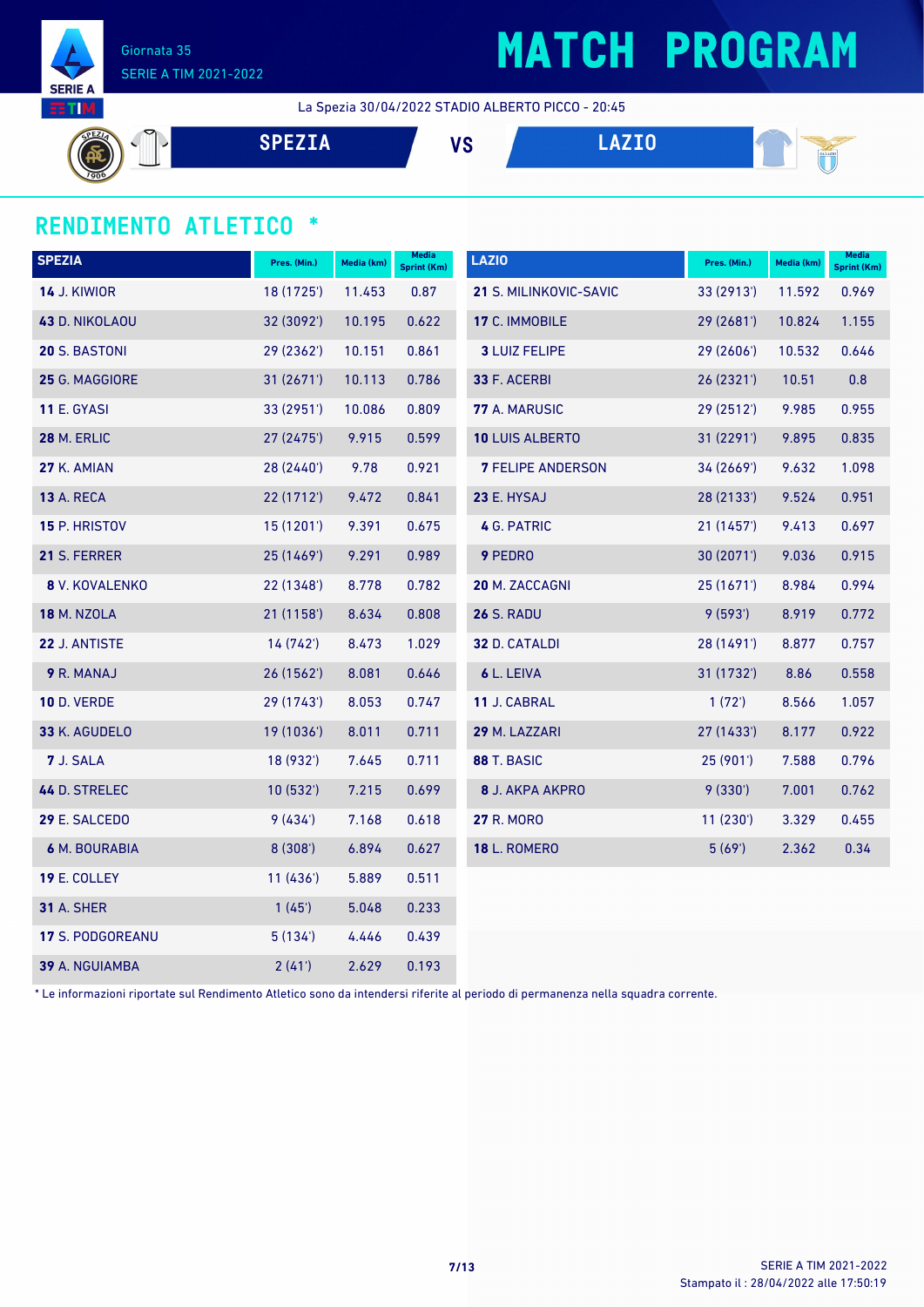Giornata 35 SERIE A TIM 2021-2022

**SERIE A ETIM** 

La Spezia 30/04/2022 STADIO ALBERTO PICCO - 20:45



## **GLI INCONTRI DELLA 35 ^ GIORNATA**

|                     | CAGLIARI VS HELLAS VERONA | 30/04/2022 15:00 |
|---------------------|---------------------------|------------------|
| <b>NAPOLI</b>       | vs SASSUOLO               | 30/04/2022 15:00 |
| SAMPDORIA vs GENOA  |                           | 30/04/2022 18:00 |
| <b>SPEZIA</b>       | vs LAZIO                  | 30/04/2022 20:45 |
| JUVENTUS vs VENEZIA |                           | 01/05/2022 12:30 |
| <b>EMPOLI</b>       | vs TORINO                 | 01/05/2022 15:00 |
|                     | MILAN vs FIORENTINA       | 01/05/2022 15:00 |
| UDINESE vs INTER    |                           | 01/05/2022 18:00 |
|                     | ROMA vs BOLOGNA           | 01/05/2022 20:45 |
| <b>ATALANTA</b>     | <b>vs</b> SALERNITANA     | 02/05/2022 20:45 |

### **CLASSIFICA SERIE A TIM**

|                      | PTG | G  | $\pmb{\mathsf{V}}$ | ${\sf N}$        | P  | GF | GS | DIFF.RETI |
|----------------------|-----|----|--------------------|------------------|----|----|----|-----------|
| <b>MILAN</b>         | 74  | 34 | 22                 | 8                | 4  | 60 | 30 | $+30$     |
| <b>INTER</b>         | 72  | 34 | 21                 | 9                | 4  | 72 | 28 | $+44$     |
| <b>NAPOLI</b>        | 67  | 34 | 20                 | 7                | 7  | 61 | 30 | $+31$     |
| <b>JUVENTUS</b>      | 66  | 34 | 19                 | 9                | 6  | 52 | 30 | $+22$     |
| <b>ROMA</b>          | 58  | 34 | 17                 | $7\overline{ }$  | 10 | 55 | 40 | $+15$     |
| <b>LAZIO</b>         | 56  | 34 | 16                 | 8                | 10 | 66 | 50 | $+16$     |
| <b>FIORENTINA</b>    | 56  | 34 | 17                 | $\overline{5}$   | 12 | 54 | 46 | $\bf +8$  |
| <b>ATALANTA</b>      | 55  | 34 | 15                 | 10               | 9  | 61 | 43 | $+18$     |
| <b>HELLAS VERONA</b> | 49  | 34 | 13                 | 10               | 11 | 59 | 51 | $\bf +8$  |
| <b>SASSUOLO</b>      | 46  | 34 | 12                 | 10               | 12 | 59 | 55 | $+4$      |
| <b>TORINO</b>        | 44  | 34 | 11                 | 11               | 12 | 42 | 36 | $+6$      |
| <b>UDINESE</b>       | 43  | 34 | 10                 | 13               | 11 | 53 | 52 | $+1$      |
| <b>BOLOGNA</b>       | 42  | 34 | 11                 | 9                | 14 | 39 | 48 | $-9$      |
| <b>EMPOLI</b>        | 37  | 34 | 9                  | 10               | 15 | 45 | 62 | $-17$     |
| <b>SPEZIA</b>        | 33  | 34 | 9                  | $\boldsymbol{6}$ | 19 | 34 | 59 | $-25$     |
| <b>SAMPDORIA</b>     | 30  | 34 | $\bf 8$            | 6                | 20 | 41 | 57 | $-16$     |
| <b>CAGLIARI</b>      | 28  | 34 | 6                  | 10               | 18 | 31 | 62 | $-31$     |
| <b>SALERNITANA</b>   | 25  | 33 | 6                  | $\overline{7}$   | 20 | 28 | 70 | $-42$     |
| <b>GENOA</b>         | 25  | 34 | 3                  | 16               | 15 | 25 | 54 | $-29$     |
| <b>VENEZIA</b>       | 22  | 33 | $\overline{5}$     | $\overline{7}$   | 21 | 27 | 61 | $-34$     |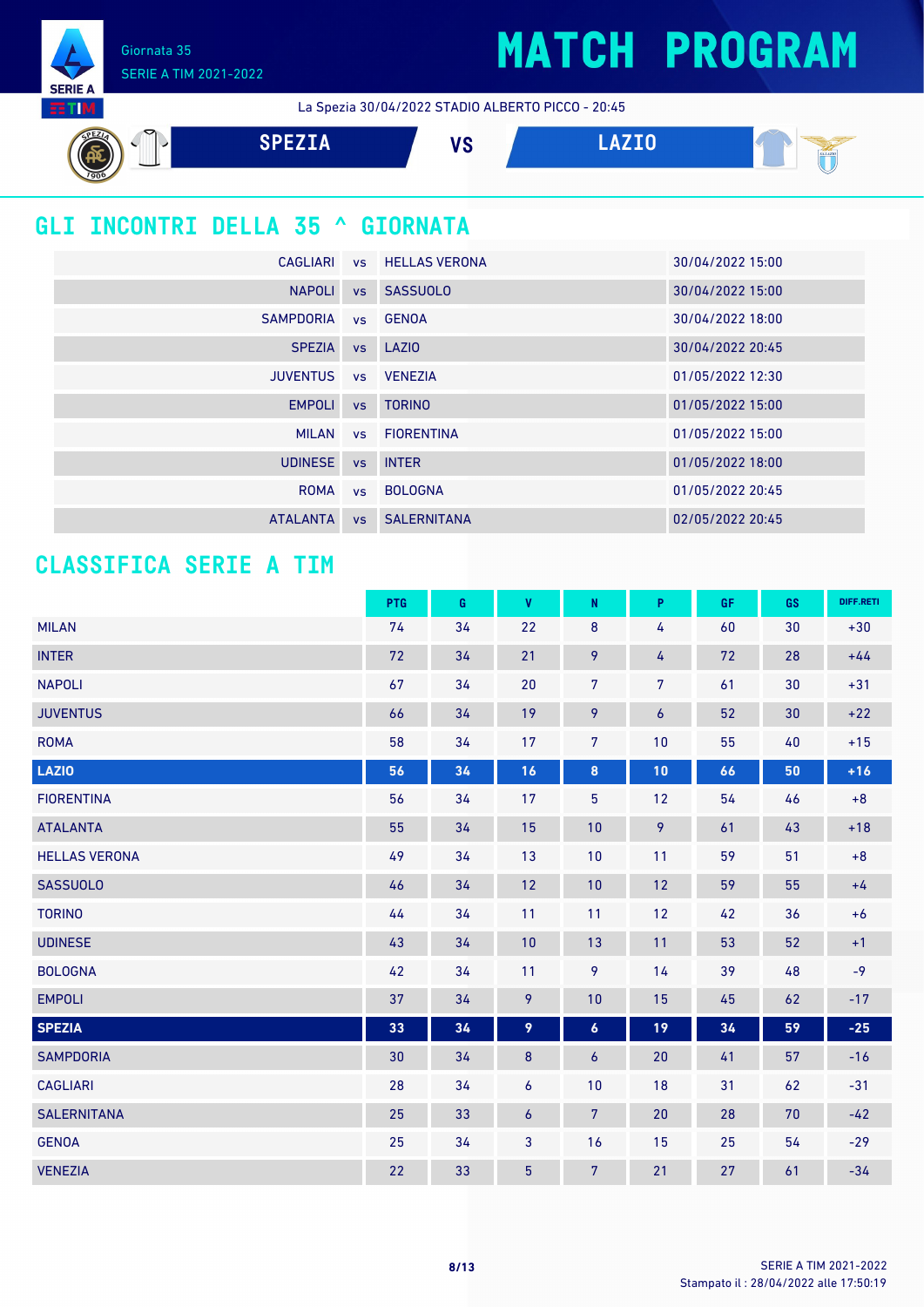

La Spezia 30/04/2022 STADIO ALBERTO PICCO - 20:45



## **CLASSIFICA GIOCATORI**

|               | <b>RANKING MARCATORI</b> |            | Gol(Rigore) |
|---------------|--------------------------|------------|-------------|
| 1             | <b>C. IMMOBILE</b>       | <b>LAZ</b> | 26(6)       |
| $\mathcal{P}$ | D. VLAHOVIC              | <b>JUV</b> | 23(5)       |
| 3             | <b>I. MARTINFZ</b>       | <b>INT</b> | 16(3)       |
| 3             | <b>G. SIMEONE</b>        | <b>VER</b> | 16(0)       |
| 5             | T. ARRAHAM               | <b>ROM</b> | 15(2)       |
| 6             | <b>D. BERARDI</b>        | <b>SAS</b> | 14(6)       |
| 7             | M. ARNAUTOVIC            | <b>BOL</b> | 13(2)       |
| 7             | <b>G. SCAMACCA</b>       | <b>SAS</b> | 13(1)       |
| 7             | E. DZEKO                 | <b>INT</b> | 13(0)       |
| 10            | V. OSIMHEN               | <b>NAP</b> | 12(0)       |

### **CLASSIFICA SQUADRE**

|                         | <b>RANKING SQUADRE</b> | <b>Gol - Media Gol</b> |      |
|-------------------------|------------------------|------------------------|------|
| 1                       | <b>INTER</b>           | 72                     | 2.12 |
| $\overline{\mathbf{c}}$ | <b>LAZIO</b>           | 66                     | 1.94 |
| 3                       | <b>ATALANTA</b>        | 61                     | 1.79 |
| 3                       | <b>NAPOLI</b>          | 61                     | 1.79 |
| 5                       | <b>MILAN</b>           | 60                     | 1.76 |
| 6                       | <b>HELLAS VERONA</b>   | 59                     | 1.74 |
| 6                       | <b>SASSUOLO</b>        | 59                     | 1.74 |
| 8                       | <b>ROMA</b>            | 55                     | 1.62 |
| 9                       | <b>FIORENTINA</b>      | 54                     | 1.59 |
| 10                      | <b>UDINESE</b>         | 53                     | 1.56 |
| 11                      | <b>JUVENTUS</b>        | 52                     | 1.53 |
| 12                      | <b>EMPOLI</b>          | 45                     | 1.32 |
|                         | 13 TORINO              | 42                     | 1.24 |
|                         | <b>14 SAMPDORIA</b>    | 41                     | 1.21 |
|                         | 15 BOLOGNA             | 39                     | 1.15 |
|                         | <b>16 SPEZIA</b>       | 34                     | O    |
|                         | <b>17 CAGLIARI</b>     | 31                     | 0.91 |
|                         | <b>18 SALERNITANA</b>  | 28                     | 0.85 |
|                         | 19 VENEZIA             | 27                     | 0.82 |
| 20                      | <b>GENOA</b>           | 25                     | 0.74 |

|                | <b>RANKING SQUADRE</b> | <b>Tot tiri-In porta-Fuori-Respinti</b> |     |     |     |
|----------------|------------------------|-----------------------------------------|-----|-----|-----|
| 1              | <b>INTER</b>           | 584                                     | 220 | 213 | 151 |
| $\overline{2}$ | <b>MILAN</b>           | 539                                     | 168 | 218 | 153 |
| 3              | <b>NAPOLI</b>          | 523                                     | 174 | 201 | 148 |
| 4              | <b>ROMA</b>            | 517                                     | 170 | 198 | 149 |
| 4              | <b>SASSUOLO</b>        | 517                                     | 193 | 183 | 141 |
| 6              | <b>ATALANTA</b>        | 514                                     | 153 | 203 | 158 |
| 7              | <b>JUVENTUS</b>        | 489                                     | 162 | 213 | 114 |
| 8              | <b>FIORENTINA</b>      | 468                                     | 172 | 187 | 109 |
| 9              | <b>EMPOLI</b>          | 459                                     | 149 | 173 | 137 |
| 10             | <b>UDINESE</b>         | 453                                     | 161 | 172 | 120 |
| 11             | <b>TORINO</b>          | 429                                     | 141 | 176 | 112 |
| 12             | <b>HELLAS VERONA</b>   | 419                                     | 141 | 167 | 111 |
| 13             | <b>BOLOGNA</b>         | 387                                     | 129 | 161 | 97  |
| 14             | <b>LAZIO</b>           | 379                                     | 162 | 138 | 79  |
| 15             | <b>CAGLIARI</b>        | 360                                     | 107 | 154 | 99  |
| 16             | <b>SAMPDORIA</b>       | 352                                     | 113 | 147 | 92  |
| 17             | <b>SPEZIA</b>          | 345                                     | 120 | 130 | 95  |
| 18             | <b>GENOA</b>           | 343                                     | 97  | 152 | 94  |
| 19             | <b>SALERNITANA</b>     | 335                                     | 106 | 136 | 93  |
| 20             | <b>VENEZIA</b>         | 307                                     | 101 | 135 | 71  |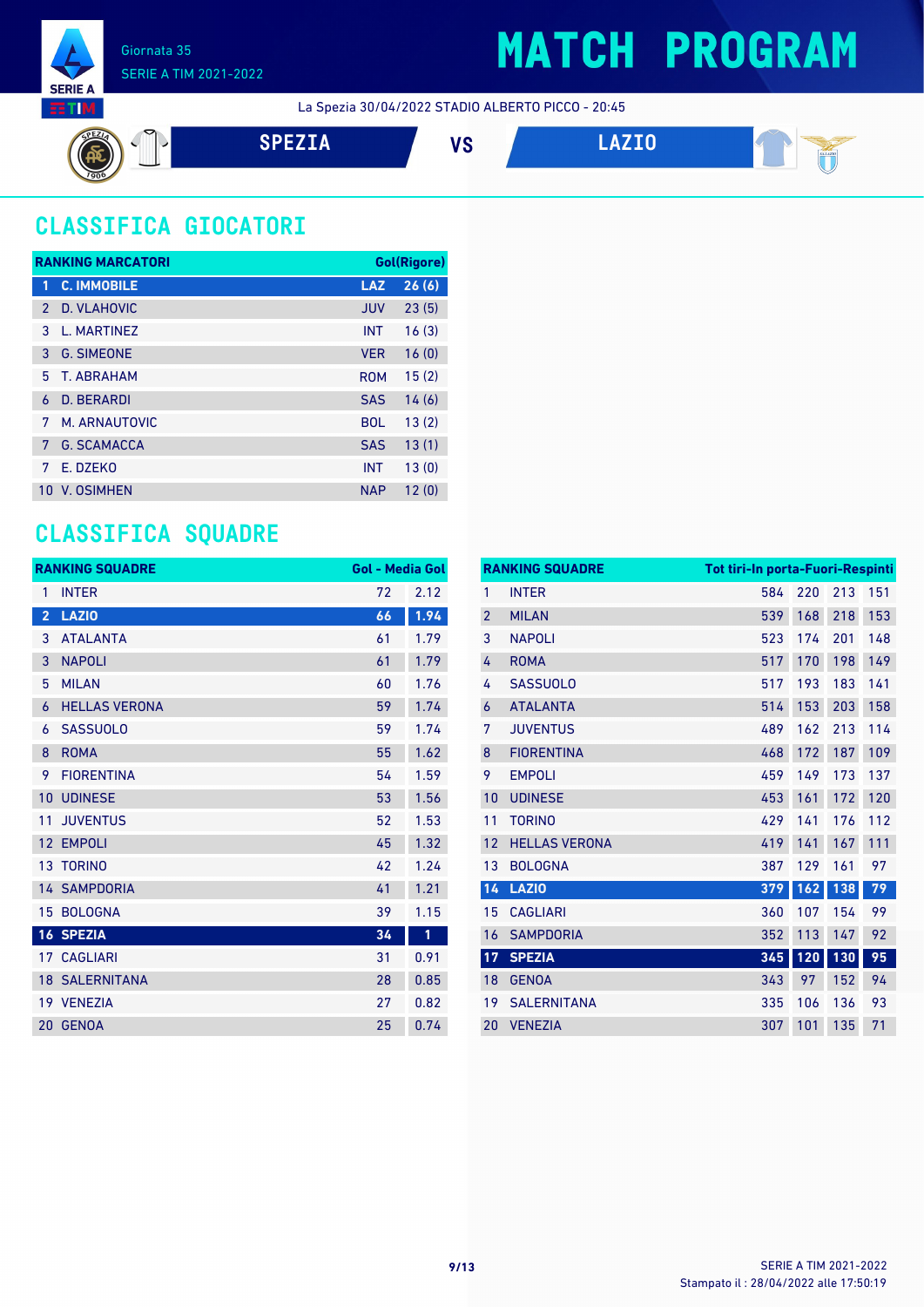

# **MATCH PROGRAM**

La Spezia 30/04/2022 STADIO ALBERTO PICCO - 20:45



**SPEZIA VS LAZIO**



| <b>RANKING SQUADRE</b> | <b>Assist</b> | <b>Media</b><br>٠ |
|------------------------|---------------|-------------------|
| 1 INTER                | 49            | 1.44              |
| 2 LAZIO                | 44            | 1.29              |
| <b>3 ATALANTA</b>      | 41            | 1.21              |
| <b>4 NAPOLI</b>        | 40            | 1.18              |
| <b>5 HELLAS VERONA</b> | 37            | 1.09              |
| <b>6 JUVENTUS</b>      | 33            | 0.97              |
| 7 BOLOGNA              | 32            | 0.94              |
| 7 SASSUOLO             | 32            | 0.94              |
| <b>7 UDINESE</b>       | 32            | 0.94              |
| 10 MILAN               | 31            | 0.91              |
| 10 ROMA                | 31            | 0.91              |
| <b>12 FIORENTINA</b>   | 30            | 0.88              |
| <b>13 SAMPDORIA</b>    | 25            | 0.74              |
| <b>14 TORINO</b>       | 24            | 0.71              |
| <b>15 CAGLIARI</b>     | 22            | 0.65              |
| <b>16 EMPOLI</b>       | 21            | 0.62              |
| <b>17 VENEZIA</b>      | 20            | 0.61              |
| <b>18 SPEZIA</b>       | 19            | 0.56              |
| 19 GENOA               | 18            | 0.53              |
| <b>20 SALERNITANA</b>  | 17            | 0.52              |

| <b>RANKING SQUADRE</b> |                         | Passaggi chiave* |
|------------------------|-------------------------|------------------|
| 1                      | <b>INTER</b>            | 11.15            |
| $\mathfrak{p}$         | <b>NAPOLI</b>           | 10.71            |
| 3                      | <b>ATALANTA</b>         | 10.65            |
| 4                      | <b>MILAN</b>            | 10.44            |
| 5                      | <b>SASSUOLO</b>         | 10.18            |
| 6                      | <b>ROMA</b>             | 10.06            |
| 7                      | <b>JUVENTUS</b>         | 9.5              |
| 8                      | <b>FIORENTINA</b>       | 9.41             |
| 9                      | <b>TORINO</b>           | 8.82             |
| 10                     | <b>UDINESE</b>          | 8.74             |
| 11                     | <b>EMPOLI</b>           | 8.59             |
| 12 <sup>2</sup>        | <b>BOLOGNA</b>          | 8.09             |
|                        | <b>13 HELLAS VERONA</b> | 7.68             |
|                        | 14 CAGLIARI             | 7.18             |
|                        | <b>15 LAZIO</b>         | 7                |
|                        | <b>15 SAMPDORIA</b>     | 7                |
|                        | 17 SPEZIA               | 6.76             |
|                        | <b>18 SALERNITANA</b>   | 6.61             |
| 19                     | <b>GENOA</b>            | 6.53             |
| 20 <sup>2</sup>        | <b>VENEZIA</b>          | 5.91             |

\* Valori medi per partita.

| <b>RANKING SQUADRE</b> |                                     | Passaggi riusciti - % * |    |
|------------------------|-------------------------------------|-------------------------|----|
| 1                      | <b>LAZIO</b>                        | 491.41                  | 87 |
| $\overline{2}$         | <b>NAPOLI</b>                       | 490.62                  | 87 |
| 3                      | <b>INTER</b>                        | 452.47                  | 86 |
| 4                      | <b>SASSUOLO</b>                     | 429.56                  | 85 |
| 5                      | <b>FIORENTINA</b>                   | 429.06                  | 85 |
| 6                      | <b>JUVENTUS</b>                     | 418.09                  | 85 |
| 7                      | <b>ATALANTA</b>                     | 417.97                  | 82 |
| 8                      | <b>MILAN</b>                        | 398.56                  | 84 |
| 9                      | <b>ROMA</b>                         | 377.21                  | 83 |
| 10                     | <b>BOLOGNA</b>                      | 355.12                  | 81 |
| 11                     | <b>TORINO</b>                       | 343.29                  | 79 |
|                        | <b>12 HELLAS VERONA</b>             | 327.47                  | 77 |
|                        | <b>13 SAMPDORIA</b>                 | 316.44                  | 78 |
|                        | 14 EMPOLI                           | 314.85                  | 79 |
|                        | <b>15 SPEZIA</b>                    | 290.35                  | 77 |
|                        | 16 VENEZIA                          | 281.85                  | 78 |
| 17 <sup>7</sup>        | <b>UDINESE</b>                      | 277.15                  | 78 |
|                        | <b>18 CAGLIARI</b>                  | 274.85                  | 75 |
| 19                     | <b>GENOA</b>                        | 272.15                  | 74 |
|                        | <b>20 SALERNITANA</b>               | 254.18                  | 76 |
|                        | $*$ <i>Malari maadi nan nastita</i> |                         |    |

Valori medi per partita.

|                 | <b>RANKING SQUADRE</b> | Recuperi* |
|-----------------|------------------------|-----------|
| 1               | <b>HELLAS VERONA</b>   | 62.91     |
| $\overline{2}$  | <b>ATALANTA</b>        | 59.79     |
| 3               | <b>GENOA</b>           | 57.88     |
| 4               | <b>MILAN</b>           | 55.85     |
| 5               | <b>TORINO</b>          | 54.85     |
| 6               | <b>SAMPDORIA</b>       | 53.53     |
| 7               | <b>JUVENTUS</b>        | 52.44     |
| 8               | <b>UDINESE</b>         | 52.24     |
| 9               | <b>INTER</b>           | 52.21     |
| 10              | <b>EMPOLI</b>          | 52.18     |
| 11              | <b>CAGLIARI</b>        | 51.38     |
| 12              | <b>ROMA</b>            | 51        |
|                 | <b>13 NAPOLI</b>       | 50.97     |
|                 | <b>14 SPEZIA</b>       | 50.94     |
|                 | 15 VENEZIA             | 50.82     |
|                 | 16 SASSUOLO            | 50.09     |
| 17 <sup>1</sup> | <b>BOLOGNA</b>         | 50.06     |
|                 | <b>18 LAZIO</b>        | 49.97     |
|                 | <b>19 FIORENTINA</b>   | 47.91     |
|                 | <b>20 SALERNITANA</b>  | 47.61     |
|                 |                        |           |

\* Valori medi per partita.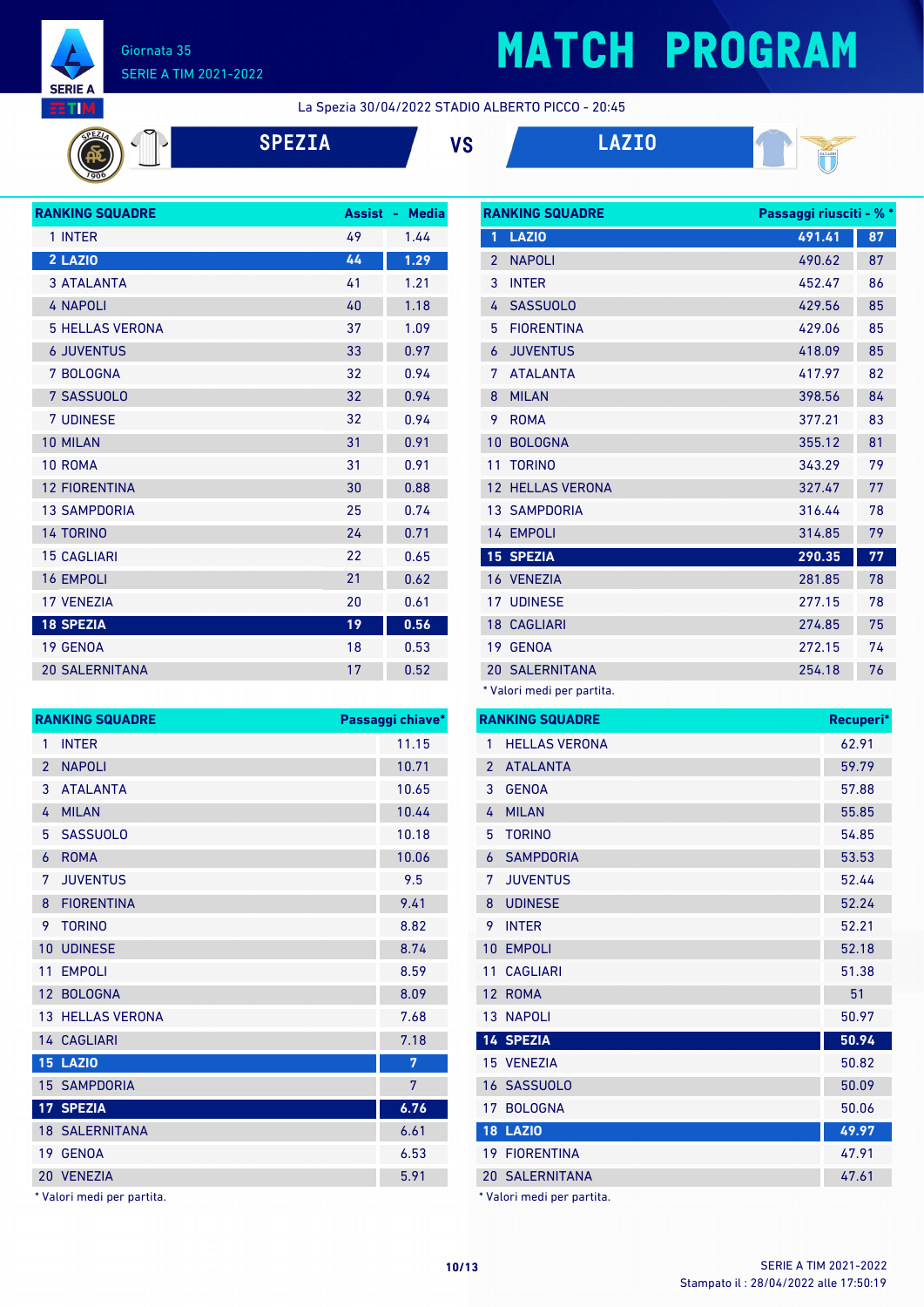

# **MATCH PROGRAM**

La Spezia 30/04/2022 STADIO ALBERTO PICCO - 20:45

**SPEZIA VS LAZIO**



|                | <b>RANKING SQUADRE</b>  | <b>Tot. Parate - Media</b> |                |
|----------------|-------------------------|----------------------------|----------------|
| 1              | <b>EMPOLI</b>           | 129                        | 3.79           |
| $\overline{2}$ | <b>VENEZIA</b>          | 128                        | 3.88           |
| 3              | <b>SPEZIA</b>           | 126                        | 3.71           |
| 4              | <b>SALERNITANA</b>      | 124                        | 3.76           |
| 5              | <b>BOLOGNA</b>          | 114                        | 3.35           |
| 6              | <b>GENOA</b>            | 113                        | 3.32           |
| 7              | <b>CAGLIARI</b>         | 110                        | 3.24           |
| 8              | <b>SAMPDORIA</b>        | 107                        | 3.15           |
| 9              | <b>SASSUOLO</b>         | 99                         | 2.91           |
| 10             | <b>ROMA</b>             | 94                         | 2.76           |
| 11             | <b>NAPOLI</b>           | 93                         | 2.74           |
| 12             | <b>INTER</b>            | 90                         | 2.65           |
|                | 13 MILAN                | 87                         | 2.56           |
|                | <b>14 HELLAS VERONA</b> | 86                         | 2.53           |
| 15             | <b>UDINESE</b>          | 84                         | 2.47           |
|                | <b>16 LAZIO</b>         | 83                         | 2.44           |
|                | 17 ATALANTA             | 81                         | 2.38           |
| 18             | <b>JUVENTUS</b>         | 76                         | 2.24           |
| 19             | <b>FIORENTINA</b>       | 74                         | 2.18           |
|                | <b>20 TORINO</b>        | 68                         | $\overline{2}$ |

| <b>RANKING SQUADRE</b> | Media Km              |         |
|------------------------|-----------------------|---------|
| 1                      | <b>LAZIO</b>          | 112.424 |
| $\overline{2}$         | <b>INTER</b>          | 111.642 |
| 3                      | <b>EMPOLI</b>         | 111.566 |
| 4                      | <b>ATALANTA</b>       | 111.059 |
| 5                      | <b>HELLAS VERONA</b>  | 109.897 |
| 6                      | <b>VENEZIA</b>        | 109.438 |
| 7                      | <b>GENOA</b>          | 108.855 |
| 8                      | <b>JUVENTUS</b>       | 108.198 |
| 9                      | <b>ROMA</b>           | 107.831 |
| 10                     | <b>CAGLIARI</b>       | 107.296 |
| 11                     | <b>SPEZIA</b>         | 107.057 |
| 12 <sup>2</sup>        | <b>MILAN</b>          | 106.762 |
|                        | <b>13 TORINO</b>      | 106.753 |
|                        | <b>14 SALERNITANA</b> | 106.573 |
| 15                     | <b>NAPOLI</b>         | 106.466 |
| 16                     | <b>SAMPDORIA</b>      | 106.087 |
| 17 <sup>1</sup>        | <b>SASSUOLO</b>       | 105.559 |
| 18                     | <b>BOLOGNA</b>        | 105.364 |
| 19                     | <b>FIORENTINA</b>     | 105.197 |
|                        | 20 UDINESE            | 103.712 |

|                 | <b>RANKING SQUADRE</b> | Passaggi 3/4 Tot. - Media |        |
|-----------------|------------------------|---------------------------|--------|
| 1               | <b>ATALANTA</b>        | 4088                      | 120.24 |
| $\overline{2}$  | <b>NAPOLI</b>          | 3866                      | 113.71 |
| 3               | <b>INTER</b>           | 3567                      | 104.91 |
| 4               | <b>LAZIO</b>           | 3290                      | 96.76  |
| 5               | <b>MILAN</b>           | 3214                      | 94.53  |
| 6               | <b>TORINO</b>          | 3099                      | 91.15  |
| 7               | <b>FIORFNTINA</b>      | 3086                      | 90.76  |
| 8               | <b>JUVENTUS</b>        | 3062                      | 90.06  |
| 9               | <b>SASSUOLO</b>        | 2994                      | 88.06  |
| 10              | <b>HELLAS VERONA</b>   | 2985                      | 87.79  |
| 11              | <b>EMPOLI</b>          | 2707                      | 79.62  |
| 12              | <b>BOLOGNA</b>         | 2630                      | 77.35  |
|                 | 13 ROMA                | 2608                      | 76.71  |
|                 | 14 UDINESE             | 2320                      | 68.24  |
| 15              | <b>SAMPDORIA</b>       | 2288                      | 67.29  |
|                 | <b>16 SPEZIA</b>       | 2079                      | 61.15  |
|                 | <b>17 CAGLIARI</b>     | 1987                      | 58.44  |
| 18 <sup>°</sup> | <b>SALERNITANA</b>     | 1927                      | 58.39  |
| 19              | <b>GENOA</b>           | 1908                      | 56.12  |
|                 | 20 VENEZIA             | 1749                      | 53     |

|                | <b>RANKING SQUADRE</b> | <b>Dribbling Tot. - Media</b> |       |
|----------------|------------------------|-------------------------------|-------|
| 1              | <b>MILAN</b>           | 417                           | 12.26 |
| $\overline{2}$ | <b>SASSUOLO</b>        | 364                           | 10.71 |
| 3              | <b>ATAI ANTA</b>       | 332                           | 9.76  |
| 4              | <b>UDINESE</b>         | 329                           | 9.68  |
| 5              | <b>JUVENTUS</b>        | 327                           | 9.62  |
| 6              | <b>NAPOLI</b>          | 326                           | 9.59  |
| 7              | <b>ROMA</b>            | 300                           | 8.82  |
| 8              | <b>HELLAS VERONA</b>   | 296                           | 8.71  |
| 8              | <b>LAZIO</b>           | 296                           | 8.71  |
| 10             | <b>BOLOGNA</b>         | 290                           | 8.53  |
| 11             | <b>GENOA</b>           | 279                           | 8.21  |
| 12             | <b>EMPOLI</b>          | 274                           | 8.06  |
|                | 13 SPEZIA              | 268                           | 7.88  |
|                | 14 VENEZIA             | 267                           | 8.09  |
| 15             | <b>FIORENTINA</b>      | 265                           | 7.79  |
| 16             | <b>TORINO</b>          | 259                           | 7.62  |
| 17             | <b>SALERNITANA</b>     | 258                           | 7.82  |
|                | <b>18 CAGLIARI</b>     | 226                           | 6.65  |
| 18             | <b>INTER</b>           | 226                           | 6.65  |
|                | <b>20 SAMPDORIA</b>    | 203                           | 5.97  |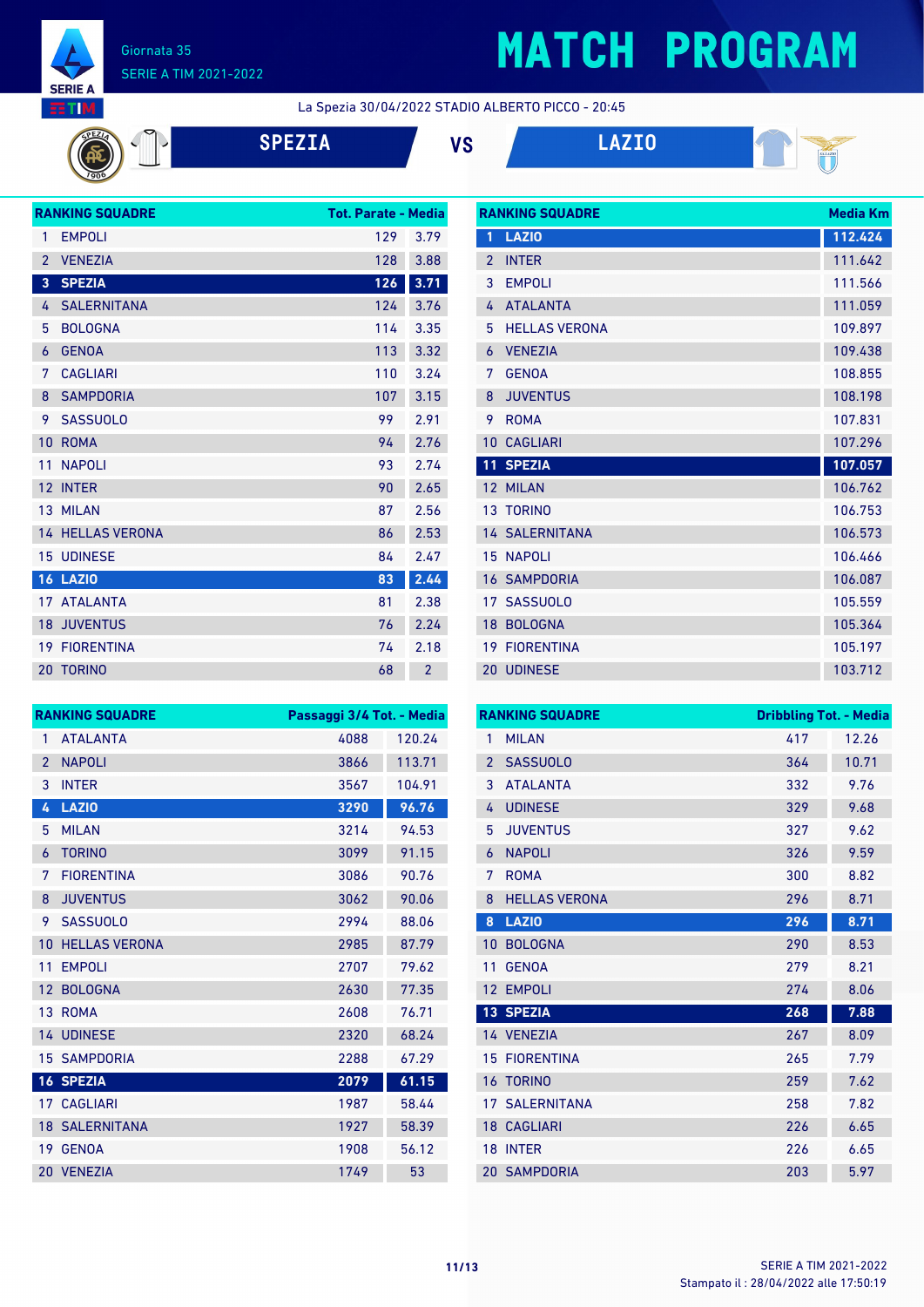

 $\sqrt{2}$ 

# **MATCH PROGRAM**

La Spezia 30/04/2022 STADIO ALBERTO PICCO - 20:45

|  | SPE |
|--|-----|
|  |     |





| <b>RANKING SQUADRE</b> |                       | Rigori a favore - Contro |                  |
|------------------------|-----------------------|--------------------------|------------------|
| 1                      | <b>NAPOLI</b>         | 12                       | 1                |
| $\overline{2}$         | <b>INTER</b>          | 10                       | 4                |
| 3                      | <b>FIORENTINA</b>     | 9                        | 5                |
| 4                      | <b>HELLAS VERONA</b>  | 8                        | 4                |
| 5                      | <b>MILAN</b>          | 8                        | 5                |
| $\boldsymbol{6}$       | <b>LAZIO</b>          | 8                        | $\boldsymbol{6}$ |
| 7                      | <b>ROMA</b>           | 7                        | 5                |
| 8                      | <b>EMPOLI</b>         | 7                        | 7                |
| 9                      | <b>SASSUOLO</b>       | 7                        | 8                |
| 10                     | <b>JUVENTUS</b>       | 6                        | 5                |
| 11                     | <b>ATALANTA</b>       | 6                        | 6                |
|                        | 12 GENOA              | 5                        | 4                |
|                        | <b>13 SAMPDORIA</b>   | 4                        | $\overline{2}$   |
|                        | 14 BOLOGNA            | 4                        | 7                |
|                        | <b>15 TORINO</b>      | 4                        | 8                |
|                        | <b>16 CAGLIARI</b>    | 4                        | 9                |
|                        | 17 SPEZIA             | 4                        | 12               |
|                        | 18 UDINESE            | 3                        | 5                |
|                        | 19 VENEZIA            | 3                        | 11               |
|                        | <b>20 SALERNITANA</b> | $\overline{2}$           | 7                |
|                        |                       |                          |                  |

| <b>RANKING SQUADRE</b> |                         | Gol dalla panchina - Media |      |  |
|------------------------|-------------------------|----------------------------|------|--|
| 1                      | <b>ATAI ANTA</b>        | 12                         | 1.00 |  |
| $\mathbf{1}$           | <b>INTER</b>            | 12                         | 1.20 |  |
| 3                      | <b>UDINESE</b>          | 11                         | 1.00 |  |
| 4                      | <b>ROMA</b>             | 10                         | 1.11 |  |
| 5                      | <b>NAPOLI</b>           | 9                          | 1.00 |  |
| 6                      | <b>SASSUOLO</b>         | 8                          | 1.33 |  |
| 7                      | <b>EMPOLI</b>           | 7                          | 1.00 |  |
| 7                      | <b>FIORENTINA</b>       | 7                          | 1.00 |  |
| 7                      | <b>TORINO</b>           | 7                          | 1.00 |  |
| 10                     | <b>BOLOGNA</b>          | 6                          | 1.00 |  |
| 10 <sup>1</sup>        | <b>GENOA</b>            | 6                          | 1.20 |  |
| 10                     | <b>JUVENTUS</b>         | 6                          | 1.00 |  |
| 10                     | <b>MILAN</b>            | 6                          | 1.00 |  |
|                        | 10 SPEZIA               | $\boldsymbol{6}$           | 1.00 |  |
|                        | <b>15 SALERNITANA</b>   | 5                          | 1.00 |  |
|                        | 15 VENEZIA              | 5                          | 1.00 |  |
| 17                     | <b>LAZIO</b>            | 4                          | 1.00 |  |
| 18 <sup>1</sup>        | <b>CAGLIARI</b>         | 3                          | 1.00 |  |
|                        | <b>18 HELLAS VERONA</b> | 3                          | 1.00 |  |
|                        | <b>18 SAMPDORIA</b>     | 3                          | 1.00 |  |